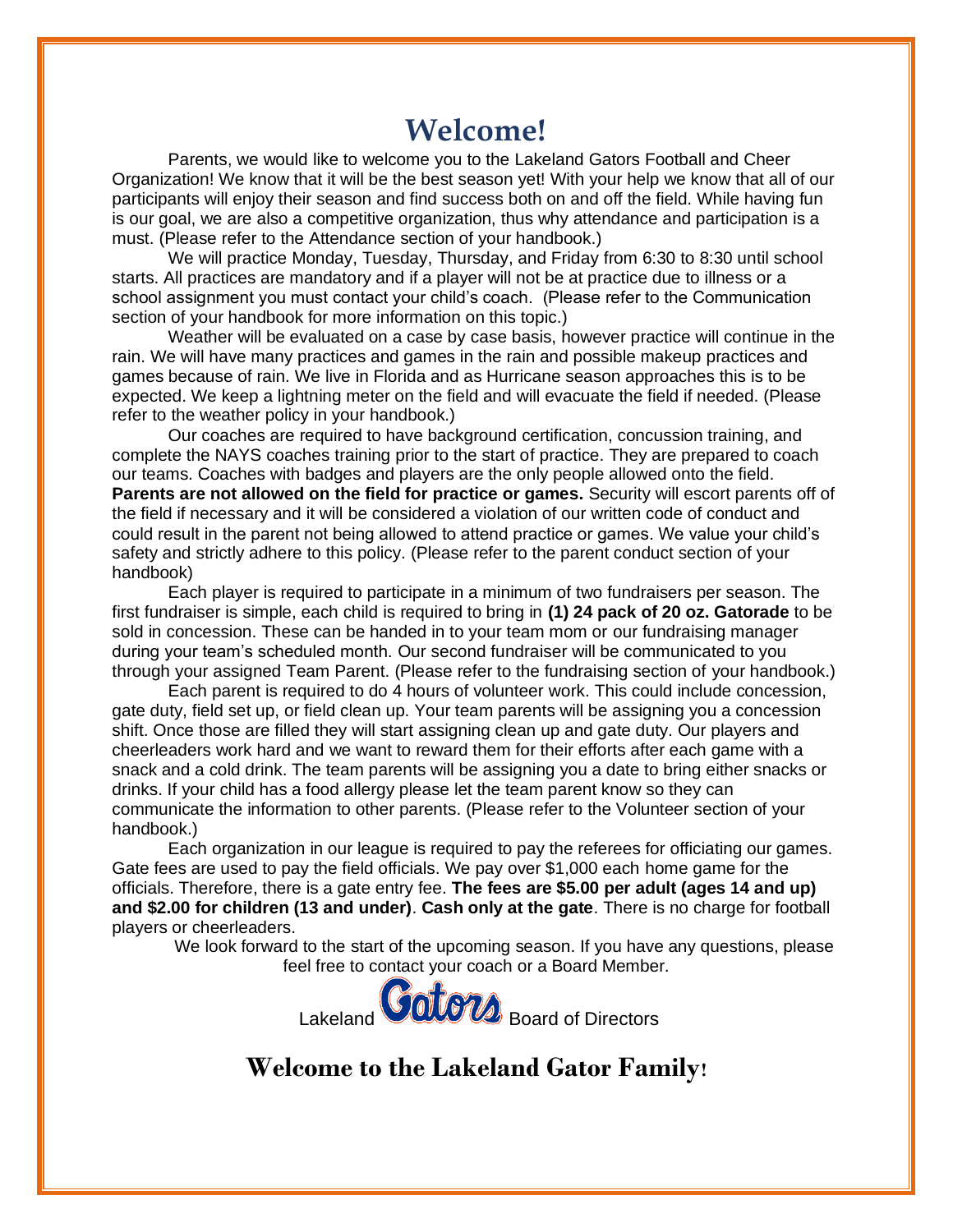Enclosed in this handbook is the information that will help you prepare for your involvement with the Lakeland Gator Football and Cheer program. While it would be very challenging to cover every situation, we have tried to create a reference for you in preparation for the season. We are excited about the future and direction of our program. Please refer to our website (www.lakelandgators.com) or Facebook page Lakelandgators65 regularly as some of the data in this packet is yet to be finalized. It is also vital that you download the communications app for your specific team info.

## **Mission**

The Lakeland Gators Youth Athletic Association, Inc. was established in the 1960's as a non for profit organization dedicated to providing the youth of Lakeland, a place to enjoy the sports of football and cheerleading. While having fun, children learn valuable lessons about honesty, teamwork, loyalty, and respect. The Lakeland Gators maintain a winning tradition both on and off the field.

The goal and focus of the Lakeland Gators is to promote a safe and enjoyable environment for young athletes to participate and excel in football and cheerleading. To develop a true sense of sportsmanship and teamwork and nurture the fundamentals of honesty, integrity, and a positive self-image. It's our belief that these values and virtues are important to their growth and to them becoming active members of our community and society.

#### **Player Release Policy**

With a maximum limit on each team or squad it will be Lakeland Gators procedure not to release players that might help the program. While the coaching staff would like to keep all athletes interested, athletes sometimes lack the basic skills or proper attitude to help build a strong program. It is very difficult for coaches and players alike, when a player is released. Whenever possible, coaches will not release players. Team selection for the Lakeland Gators will be permanent prior to the first game or contest in August. Coaches will evaluate each player through skill tests as well as attitude and attendance which will determine play time, the coaching staff will look for the following:

- $\S$  Skill level
- § Attitude
- § Effort and Coachability
- § Aggressiveness
- § Intelligence/Field Sense
- § Commitment, including attendance during off-season

Please be aware that there is a no refund policy. There will be every effort made to communicate between coaches, parents, and the board before release action is taken.

#### **Physical and Health Insurance Paperwork**

All players must have an updated physical exam on FHSAA form (EL2 High School Form) to participate in games and/or practices. All players are also required to have health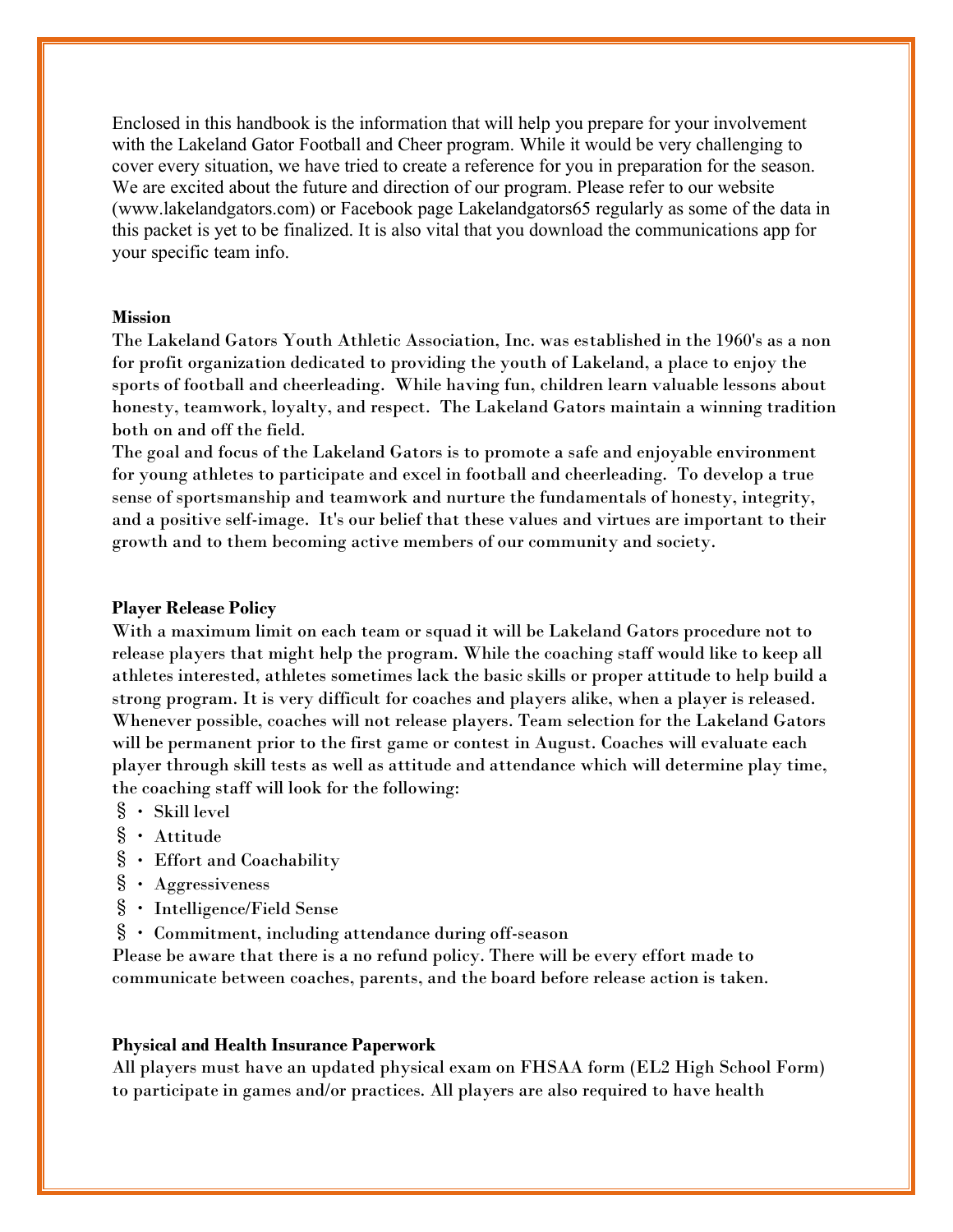insurance. If a family does not have health insurance please contact the Athletic Director or Cheer Director to determine alternative options.

#### **Player Expectations**

We will operate the Lakeland Gators Youth Football and Cheer Program in accordance with the rules, regulations, and policies as outlined by the TCYFCC, and the administrative policies of Lakeland Gators. Within that framework we will provide a program of the highest quality that meets the needs of our athletes and community.

We believe that our sports program provides a vital link between the school and the community. Student, parent, alumni, and community involvement is vital for the success of our program, to develop sound minds and bodies, and develop skills and qualities which endure for life. As a rule, all players are to conduct themselves with class and dignity, both on and off the field. Your behavior is a direct reflection of our school and football program. Any actions that will embarrass you, your team, school, or family is an action that should not be taken. All players in this program will recognize and respect the authority of all coaches, teachers, administrators, and staff members or they will not be a part of our program. Any violation of one or more of the rules covered in this handbook is an indication that this youth program, and being a part of it, is not important to you. Any violation will be dealt with accordingly, ranging from warnings to dismissal from the team. Those who work hard and adhere to these policies are showing that being part of this program is important and will be rewarded with success, satisfaction, and wins.

## **Attendance**

All players are expected to be present and on time to practice.

1. Any player who is late to practice will be held accountable if not properly communicated.

2. Any player who misses practice without notifying his or her Coach in person or by email/phone ahead of time will be dealt with accordingly per coach.

a. 1st Unexcused absence = could result in miss game time at Coach's discretion (i.e. miss 1st quarter of the game)

b. 3rd Unexcused absence = 1 game suspension

c. 5th Unexcused absence = possible removal from team

3. In the case of an unforeseen emergency, parent must contact his or her coach as soon as possible.

4. All illness and sickness absences lasting more than 2 days need to have a prior approval or doctor's excuse upon returning to ensure the health and welfare of the other athletes.

5. Any absence, regardless of excused or unexcused, will require conditioning to be made up upon returning to practice. (This does not include players injured, determined by the medical professional, but are in attendance for practice)

6. The Lakeland Gators policy states that an athlete should be at school for the entirety of that practice day.

7. Any circumstances (Dr. visit, Dentist, etc.) that would be excused may ONLY be excused through your Lakeland Gators Coach.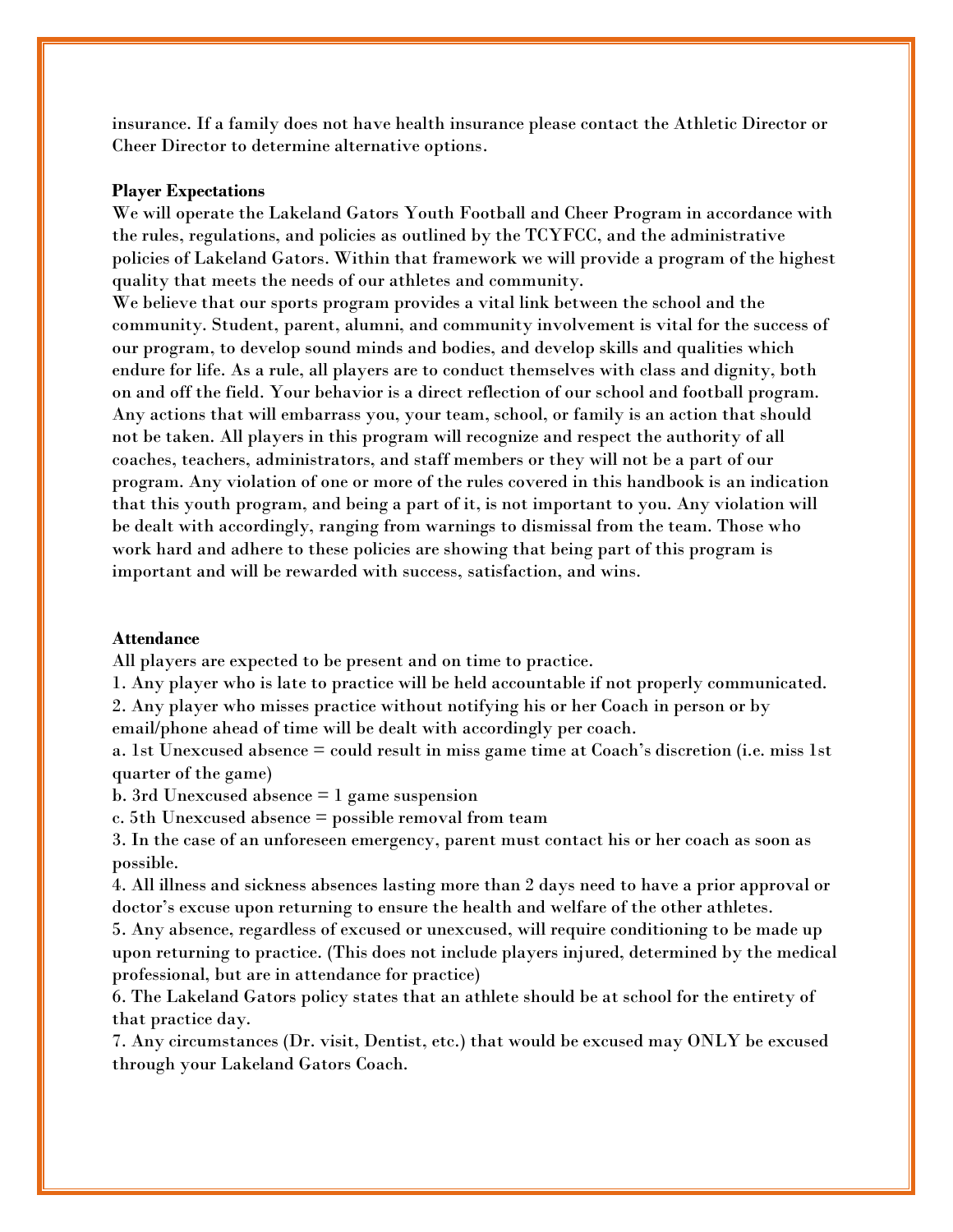#### **Inclement Weather**

When a practice is scheduled and harsh weather is expected (with the exception of extreme occurrences such as a hurricane, hail etc.) practice will ALWAYS be on. You are required to show up to practice unless prior notice has been given by the Athletic Director through the email, facebook, or on the Lakeland Gators website. When inclement weather (i.e. lightning) is present players are required to wait in their vehicles until the inclement weather procedure is complete.

#### **Drugs and Alcohol Use**

The use of drugs, alcohol, and tobacco will not be tolerated. Follow the park's rules for designated smoking areas. The possession or use of drugs or alcohol during school and/or Lakeland Gators activities will result in dismissal from the team (player) or being banned from attending practices and/or games (parents/guardians).

## **Equipment Care**

All players must have regard for the equipment. Equipment care is very essential in maintaining good quality equipment for you and others to use while participating in our program. The average cost of outfitting you with essential and proper fitting safety gear is around \$250 per athlete. The costs continue to rise each year, so it is necessary for you, as the borrower, to take full responsibility for your equipment care. Game day uniforms are included in the registration fee, we only require players to purchase their own cleats. Everything else will be loaned to the athlete so you should follow some simple maintenance steps for your borrowed equipment throughout the year:

• Helmet (cost \$75.00 and up):

This is not a device made to use as a weapon. The use of the helmet other than a safety device is strictly prohibited:

- u Inspect & tighten facemask screws weekly.
- $u \cdot$  Inspect & tighten chinstrap screws weekly.
- $u \cdot$  Inspect chinstrap buckles weekly.
- $u \cdot W$ ipe down your helmet weekly (inside & out) with a damp cloth.
- Shoulder Pads (cost \$100.00 and up)
- $u$  · Inspect all straps, strings,  $\&$  clips weekly.
- u Tape all your straps after proper clip adjustment has been received.
- $u \cdot W$ ash the molded plastic with a damp cloth.
- u Clean Shoulder Pads on a regular basis with boiled water and a disinfectant

#### **Parent Expectations**

**Be positive with your athlete.** Let them know you are proud they are part of the team. *Focus on the benefits of teamwork and personal discipline.*

**Encourage your athlete to follow all training rules.** Help the coaches build a commitment to the team. *Set a good example in your personal lifestyle.*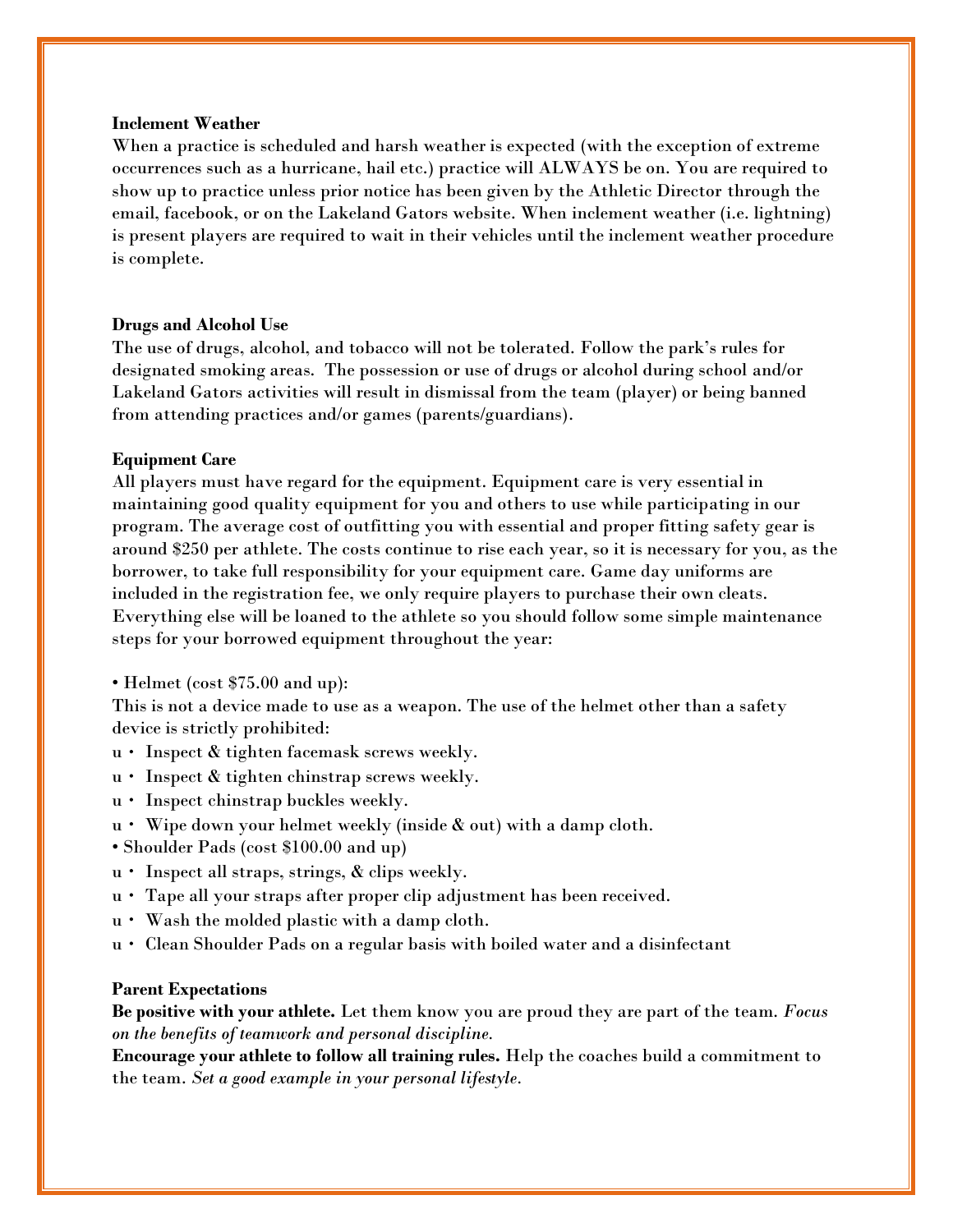**Allow your athlete to perform and progress at a level consistent with his ability.** *Athletes mature at different ages; some are more gifted than others.*

**Always support the coaching staff when controversial decisions are made.** *The coaches need your back up to keep good morale on the team.*

**Insist on positive behavior in school and a high level of performance in the classroom.** 

*Numerous studies indicate extracurricular involvement helps enhance academic performance.* **Stay calm in injury situations.** *Parents can help minimize the trauma by being in control and offering comfort. Allow the medical staff to perform their assessment of your son or daughter's injury. No parent is allowed on the field unless the training staff requests it.*

**Cheer for our team and players. Opponents and referees deserve respect.** *Realize that youth players will make mistakes. Your support is needed during tough times.*

**Promote having fun and being a team player. Youth players aren't signing D1 scholarships just yet!** *Concentrate on what is best for the team. Preoccupation with statistics can be very distracting.* **An athlete's self-confidence and self-image will be improved by support at home. Comparison to others is discouraged.** *Encourage the athlete to do their best regardless of family or friends who may have been outstanding players.*

**Winning is fun, but building positive team values is most important.** *The concept of working together to perform a task will have lasting benefits. Winning takes place when all the little things are done correctly.*

**Athletes must be responsible to attend all practices, games and team events.** *Stress the necessity to make a commitment to the team.*

**Emphasize the importance of well-balanced meals, hydration, and regular sleep patterns.** *An athlete functions best when care is taken to consume nutritious food and obtain sufficient rest.* **Persistence and being able to accept a role is extremely important for the team to be successful.**  *Not everyone will be a starter, but everyone is important to the team. Some players may not develop* 

*during their active season. Encourage them to be persistent.*

#### **Parent Code of Conduct**

I will enjoy my child's opportunity to experience the benefits of Cheer and Football. I will trust in my child's ability to have fun and to perform and achieve excellence on his own.

I will help my child learn the right lessons from winning, losing, individual achievement, and mistakes.

I will respect my child's teammates as well as fellow parents and fans.

I will give encouragement and applaud only positive accomplishments whether from my child or his teammates.

I will support the efforts of the coaching staff.

I will not instruct from the sidelines unless asked to by the coach.

I will ensure that my child will attend all practices and games and will inform the coach in advance if unable to attend.

I will respect all facilities made available to my child.

I will respect the equipment and uniform loaned to my child for practice and play.

I will respect the officials and their authority during games.

I will never demonstrate threatening or abusive behavior.

\*\*\* COVID-19 acknowledgement.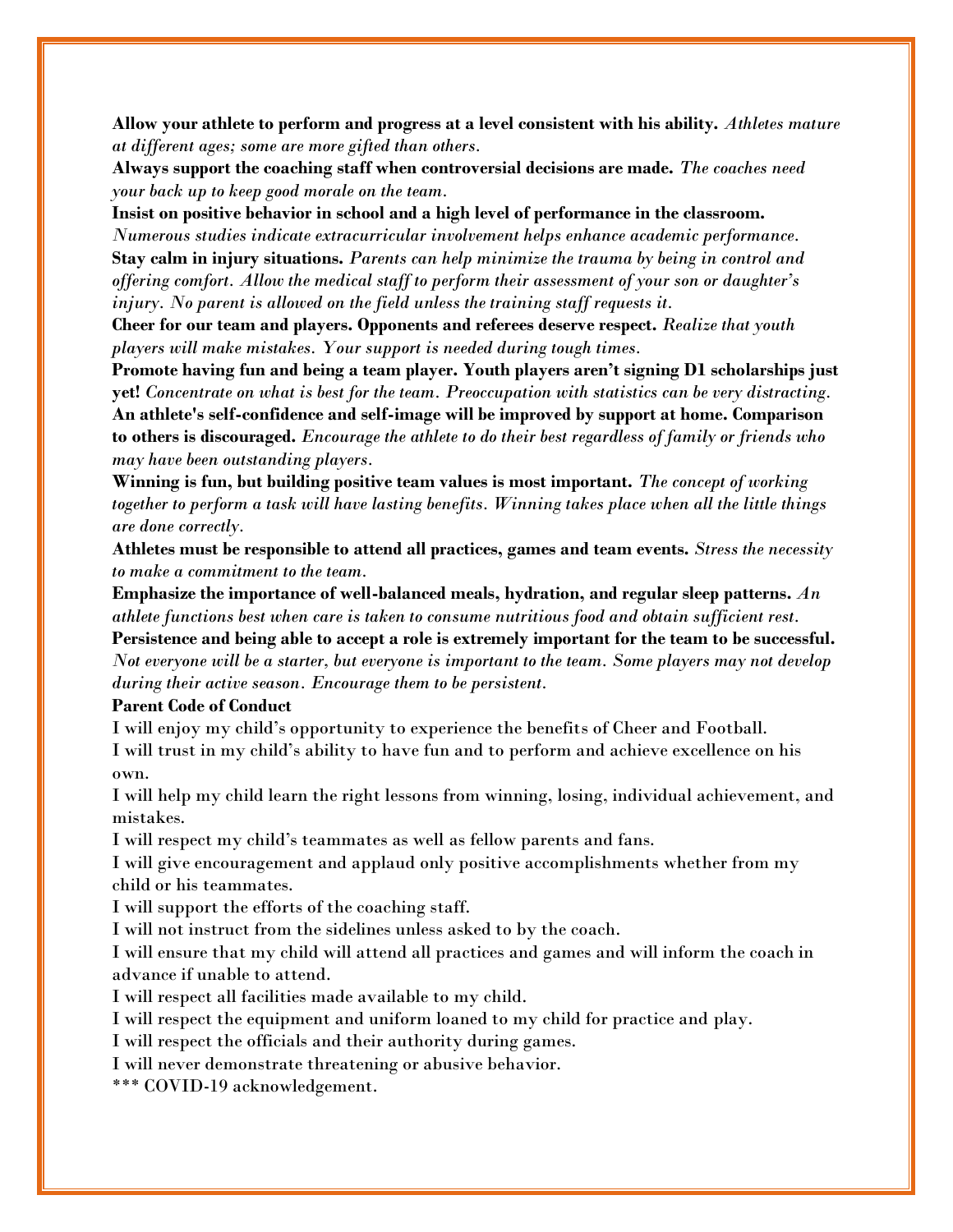## **Communication Process**

Coaches have the authority over who becomes a participant of the team and when the participant plays or is removed from the team. The coaching staff determines coaching strategy. Acceptance of a position on the team includes acceptance of this policy. Therefore, these issues are not appropriate topics for parent involvement and discussions with coaches is discouraged. It is NEVER acceptable for a parent to attempt to discuss playing time with a coach during a game or practice. It is also NEVER acceptable for a parent to attempt to discuss the performance or playing time of another participant. Head Coach, athlete, and/or parent meetings may help to resolve OTHER issues creating concern or dissatisfaction. Such meetings MUST be scheduled. Any meeting with a parent may also include an assistant coach, board member or administrator. Meetings can be scheduled by contacting your Head Coach or Lakeland Gators President through email or phone. Contact should not be made to an assistant coach as they are relieved from meeting with parents and will simply point you toward contacting the Head Coach. If the player or parent were not satisfied with what transpired at the coach's level, the next step would be to involve the Athletic Director or Assistant Athletic Director. If all else fails, the President will become involved. During the season parents **WILL NOT** discuss player concerns (other than injuries) within the time 24 hours before a game to 24 hours after a game. A parent may send an email but a response should not be expected within this time frame.

## **Parents Attending Practice**

All practices are open to parents unless otherwise notified. However, it is prudent for parents to stay off the field and not communicate with any players or coaches. The time allocated for practice is short and all attention needs to be on practice. Parents are welcomed to sit in and observe. If you are dropping your child off at practice, please make sure your contact information is up to date in case of an emergency.

#### **Fundraising**

It is critical that all players contribute to the team and/or participate in fundraisers. No we don't teach kids to "beg for money"! Fundraising teaches our kids people skills, good manners, math skills, community awareness. Every opportunity spent with a child is a teaching moment!

#### **What is the fundraising income allocated to?**

o Up keep of equipment rental (recertification of helmet, pads, and other equipment) o DJ/ Announcer equipment during games/ competitions.

o HUDL web-based video system – GREAT tool for coaches and the capability to make highlight videos for personal use or recruiting purposes.

o End of the year banquet or other team events.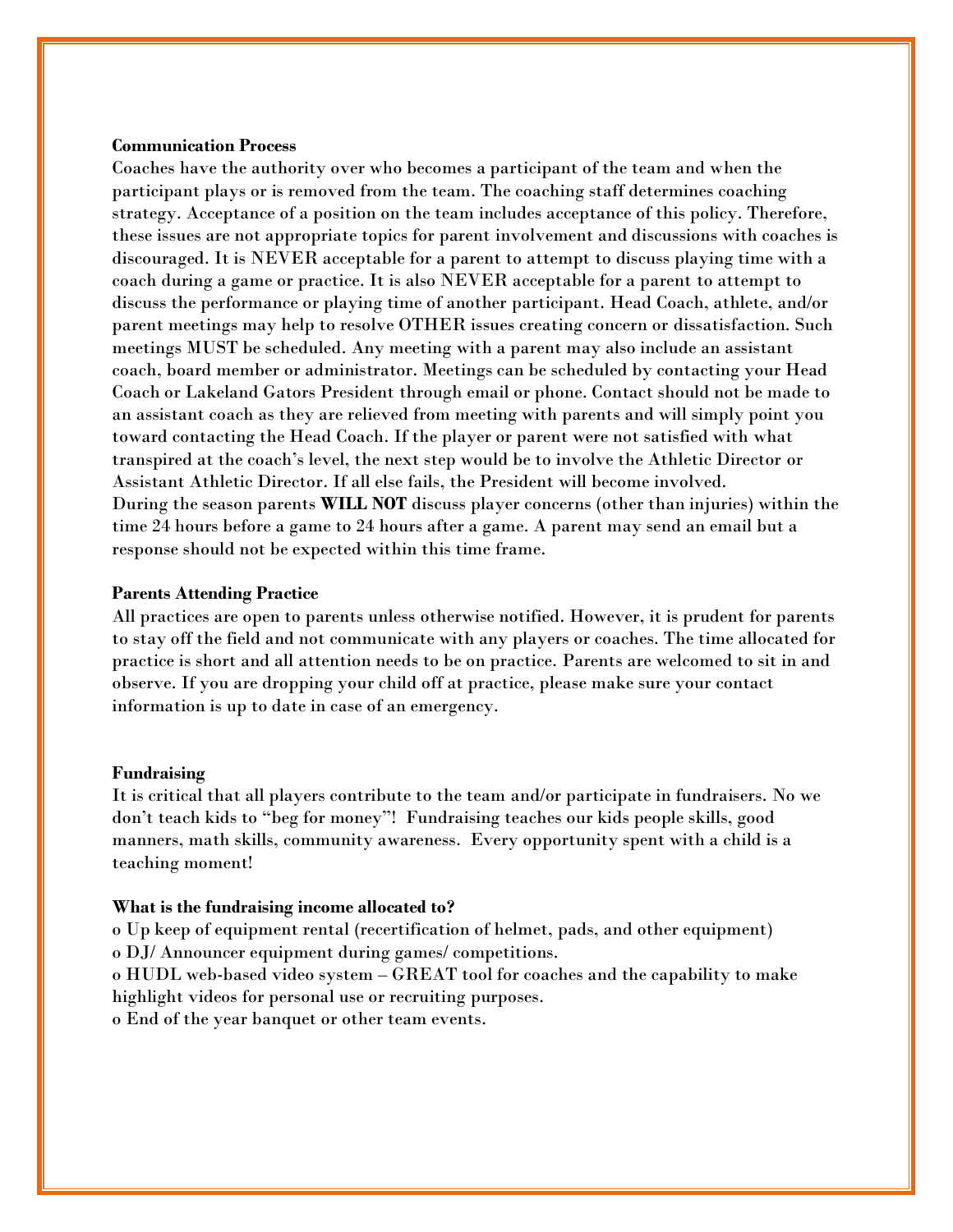## **Volunteering**

Each player's family is required to do 4 hours of volunteer work. This could include concession, gate duty, field set up or clean up, or committee participation (event planning). Your team parent will assign you a concession shift automatically. This will usually be scheduled before or after your child's game so that you do not miss any of their action on the field. You will also be assigned to bring a snack or a drink on game day.Our players and cheerleaders work hard and we want to reward them for their efforts after each game with a healthy snack and a cold drink.